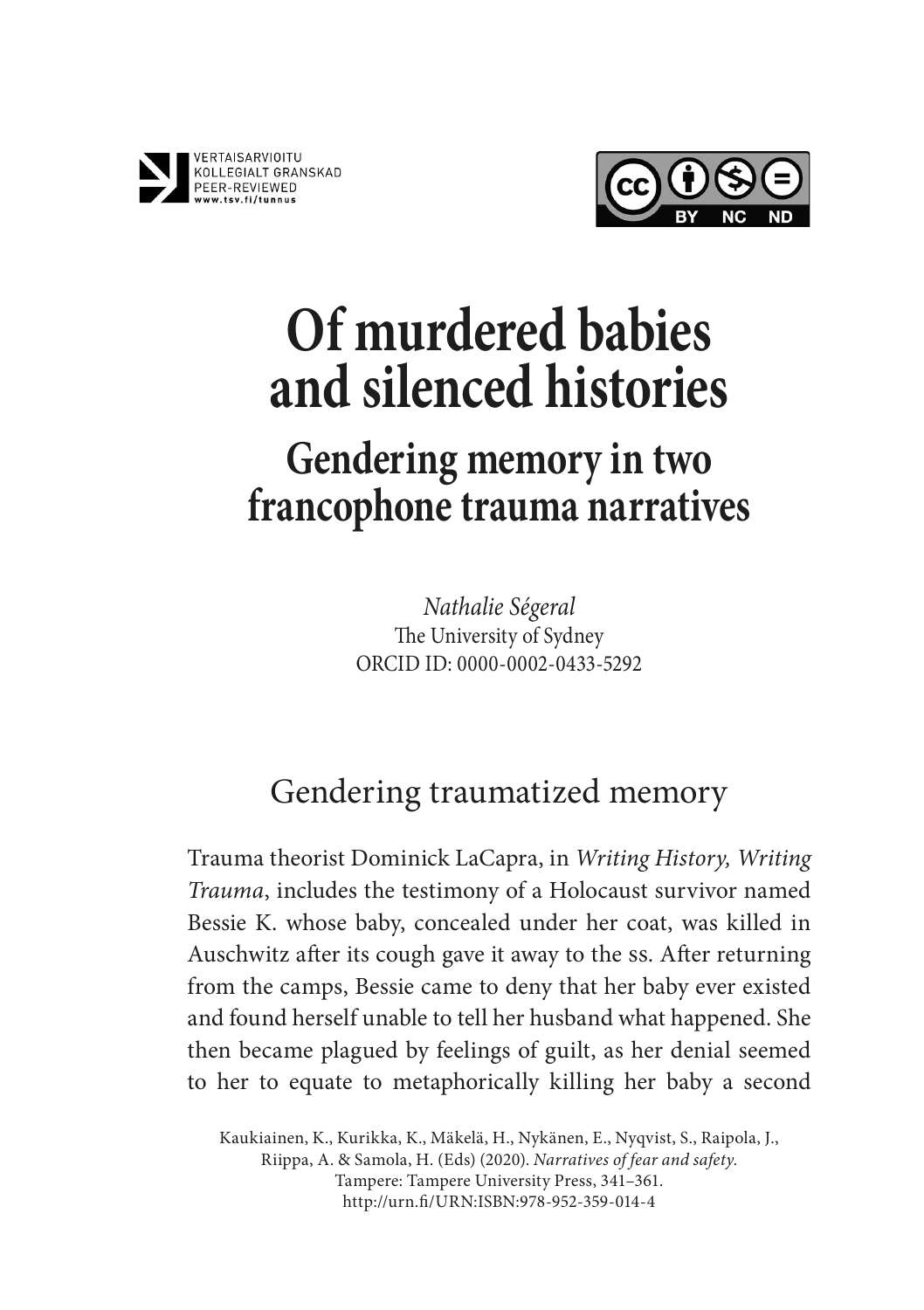time (LaCapra 2014, xxxiv-xxxv<sup>1</sup>). Issues of motherhood and infanticide are also at the heart of the trauma narratives included in this study, in that they are the lens through which Malika Mokeddem and Scholastique Mukasonga choose to approach their accounts of the catastrophic events they are dealing with, in a preoccupation with highlighting the gendered experience of trauma.

My study explores this articulation of gender with various traumas caused by recent historical catastrophes through a dialogical reading of two autobiographical narratives written in French and published in 2008: Algerian Malika Mokeddem's *Je dois tout à ton oubli* [I Owe Everything to your Oblivion] and Rwandan Scholastique Mukasonga's *La Femme aux pieds nus* [The Bare-foot Woman].2 Despite dealing with different historical events (the Algerian War of Independence, the oppression of women, terrorism in Algeria during the "Black Decade" in the 1990s, and the 1994 Rwandan genocide), these two texts converge in revolving around tropes of infanticide, tormented genealogies and motherhood, and idealized and/or toxic mother/daughter relationships through issues of memory. Above all, these texts share a similar concern with finding a new aesthetics to render the specific, gendered experience of the historical catastrophes they are writing about and for which traditional narratives prove inadequate.

Using as a critical framework Michael Rothberg's notion of "multidirectional memory," this paper sets out to examine the ways in which a woman writer feels compelled to resort to new aesthetic forms and themes to render the break from traditional narratives required for expressing her gendered experience of

Bessie K.'s complete testimony can be found at the Yale Fortunoff Archive Tape A67.

<sup>2</sup> English translations by the author of the article.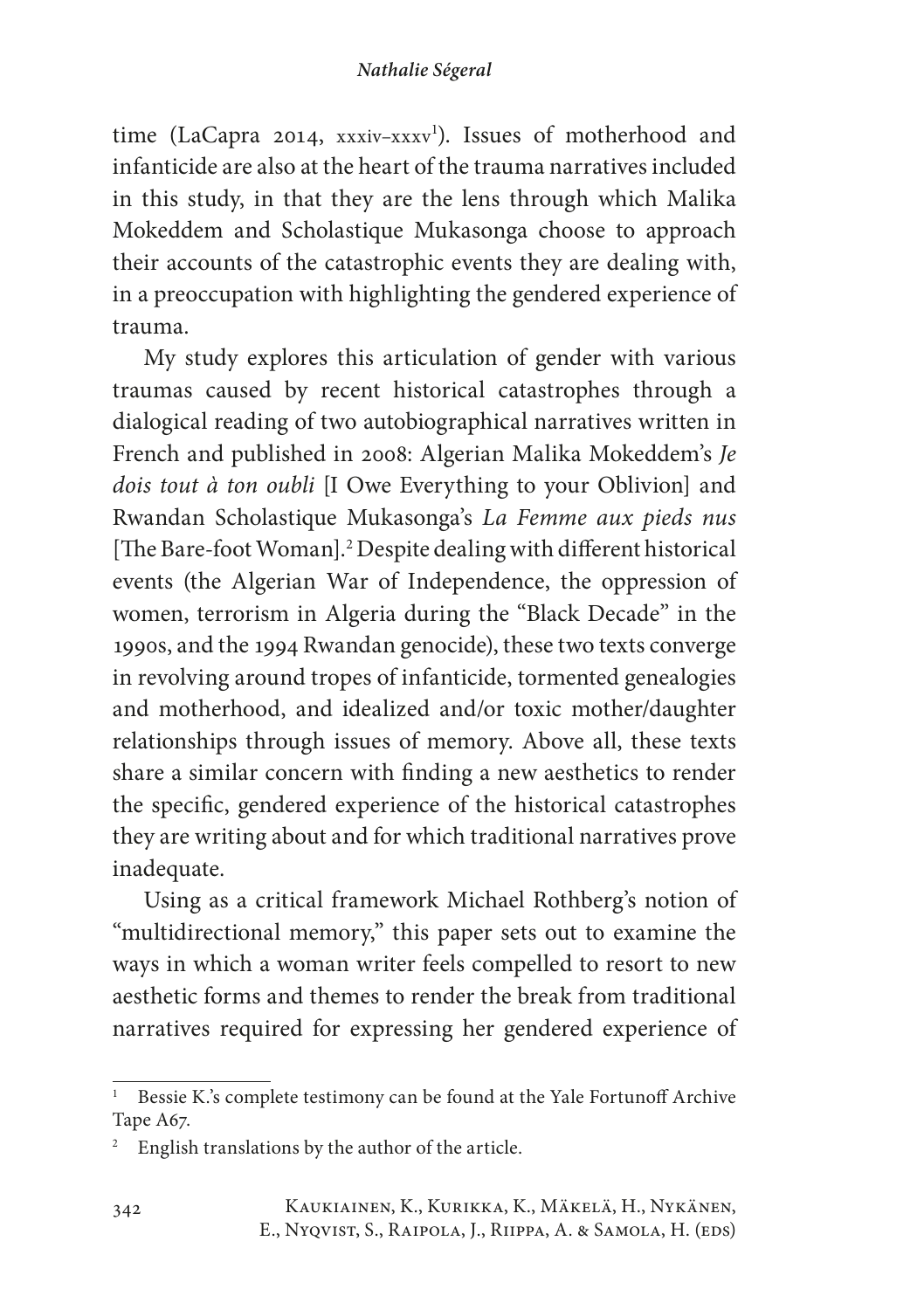trauma and memorializing her own history when it happens to be part of a larger history often dominated by male narratives. This study thus aims to create bridges between texts by women writing with the voiced intention of re-inscribing their stories within the dominant canons of French history and literature. I argue that this gendered expression of trauma occurs through the use of specific tropes: infanticide, "bad" mothers, or disturbed mother-daughter relationships, which are a way for the women writers included here to reclaim agency over their traumatic (his) stories and to subvert traditional male narratives which often uphold motherhood as the last vestige of humanity in situations of extreme trauma, while also moving beyond victimology<sup>3</sup> and typical catastrophist discourses. Thus, my argument is that the shared, recurring tropes used by these women writers to express traumatic (his)story – be it experienced or fictional – allow them to find their own voices and challenge their positions as reified subjects of male historical and psychoanalytical narratives, thereby enabling them to re-appropriate their stories and move beyond passivity. The intertextuality with myths also plays a central role in these texts, in order for these authors to (re)write themselves into history, and debunk certain myths held by male narratives about "femininity." My position is not that there is such a thing as an innate écriture féminine (women's writing<sup>4</sup>) of

<sup>&</sup>lt;sup>3</sup> "Victimology" is a term that was coined in 1947 by Benjamin Mendelsohn and has now become an academic discipline which studies data relating to victimization. According to the Oxford dictionary, victimology is also "a mental attitude which tends to indulge and perpetuate the feeling of being a victim".

<sup>4</sup> "Écriture féminine" is a term coined by French feminist Hélène Cixous in her seminal article "The Laugh of the Medusa" meaning literally "feminine writing." The idea of "écriture féminine" comes from Freud's idea notion that women are incomprehensible and less "rational" than men; building on his idea of women as "the dark continent," Cixous uses that as a metaphor to celebrate the lack of control possible over the position of woman in the phallogocentric Symbolic Order. Feminine writing is associated with the Lacanian Real, with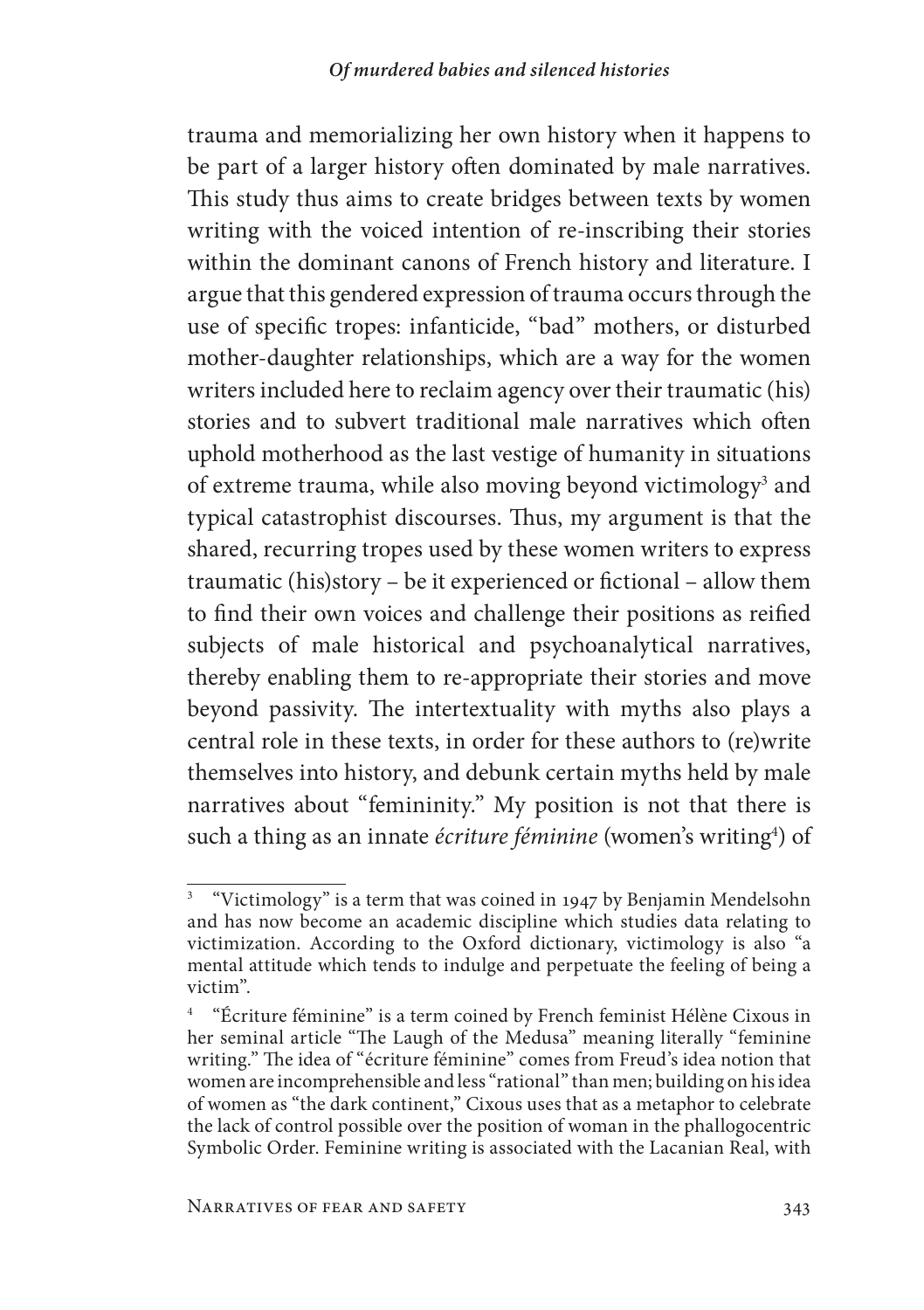trauma, but that the writers included in this study intentionally develop specific tropes, for the purposes of reclaiming their stories, in a conscious attempt at differentiating themselves from their male counterparts. Thus, I will not be using "gendering" in a genetic sense, but as a political stance.

*Rites of Return: Diaspora Poetics and the Politics of Memory* (Hirsch & Miller 2011), builds on the notion of postmemory, while sharing some of the same preoccupations as multidirectional memory, but in a gendered perspective that is rather absent from Rothberg's essay, as the following statement shows:

In its concern with justice, ethics, and repair, and the ways in which those domains are shaped by structures of family, generational identity, and home, *Rites of Return* marks a new moment in the field of gender and cultural studies (Hirsch & Miller 2011, 18).

Thus, Miller and Hirsch emphasize their gendered approach to the theorization of memory, in a transnational perspective, since their book contains essays from various perspectives (Korea, Palestine…). Furthermore, Miller and Hirsch place an emphasis on connections rather than comparisons<sup>5</sup> in their transnational exploration of diaspora narratives. *Rites of Return* is presented as staging

the maternal body, which is barred from the Symbolic Order; she associates representational writing with the Symbolic, and non-representational writing with the female and maternal bodies. However, feminine writing does not belong exclusively to females; namely, Cixous argues that anyone can occupy the marginalized position of "woman" within the Symbolic order and write from that position.

<sup>&</sup>lt;sup>5</sup> Hirsch and Miller write: "In placing their stories alongside each other, we are putting forward a *connective* rather than *comparative* approach that places the claims, responses, and strategies of redress emerging from different contexts in conversation with each other. The performance of return crosses cultural divides and reveals both commonalities and differences among diverse groups with divergent histories" (Hirsch & Miller 2011, 8).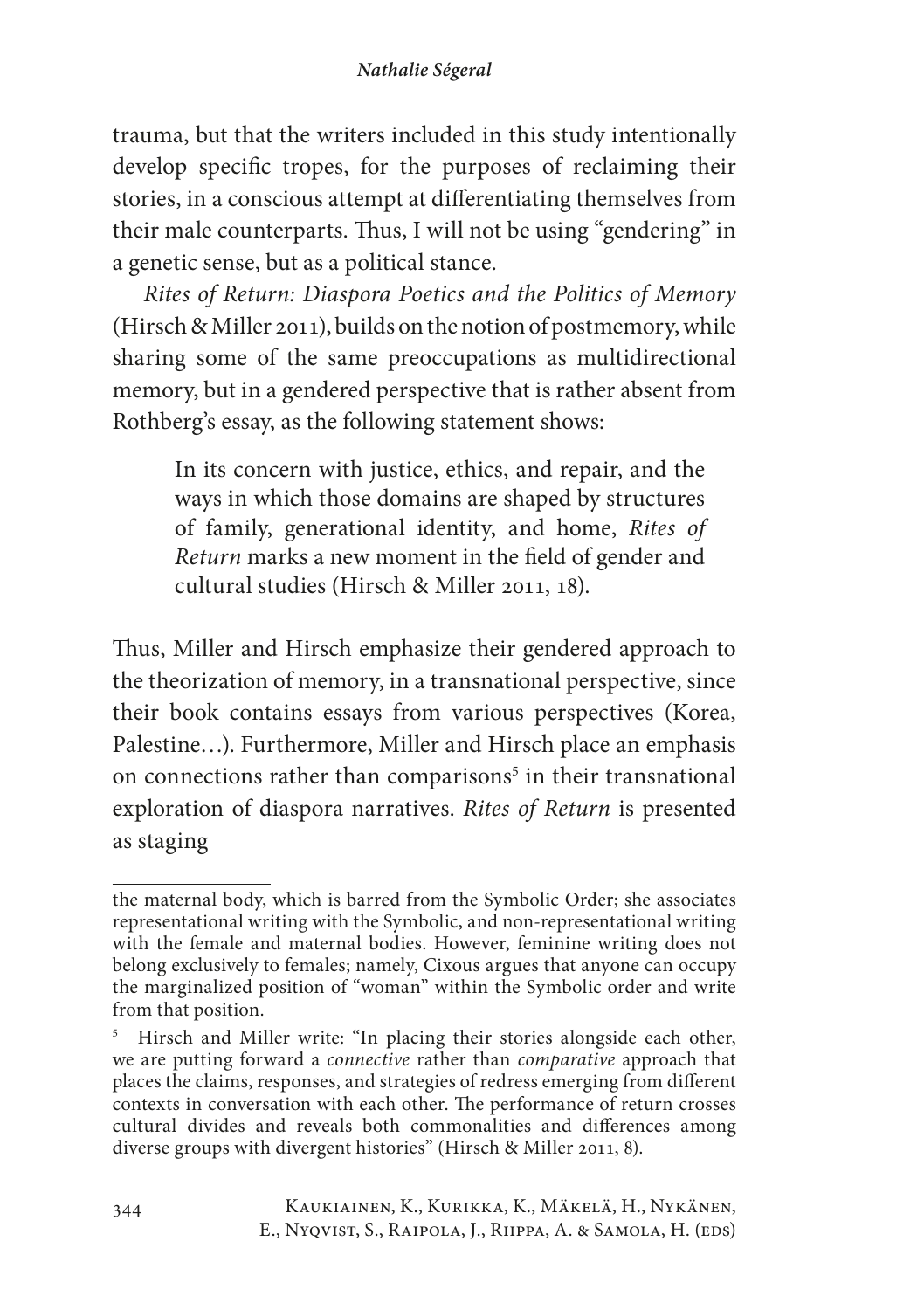a dialogue between feminist and diaspora studies, offering a multifaceted paradigm of community *that acknowledges longings to belong and to return while remaining critical of a politics of identity and nation*. 6 [...] An attention to roots and identity-based origins does not necessarily mean an appeal to a biological essentialism, shored up and masked by innovative technology. […] *as feminists, we are committed to challenging idealizations of home*. 7 Throughout this past decade, we have been actively engaged in the emerging fields of memory and trauma studies and particularly have come to appreciate the confluences and the commitments these theoretical projects share with feminism. Indeed, the notion of *postmemory* elaborated by Marianne Hirsch emerges from feminist insights into the mediated structuring of identity and the intersection of private and public forces in its formation (Hirsch & Miller 2011, 4).

These voiced attempts at thinking cultural memory and feminism through new paradigms clearly show the urgency of not only granting attention to what could be termed "minority" historical narratives, but, also, to reclaim a central position for women writers in cultural memory studies, by studying them in a connective, productive perspective. This is the statement that the present paper springs from.

Echoing Marianne Hirsch's seminal work, *The Mother/ Daughter Plot: Narrative, Psychoanalysis, Feminism* (1989), where she argues that mothers and daughters are figures that have been neglected by classic psychoanalysis and confined to traditional, shallow narratives, and challenges Freud's family romance and

<sup>&</sup>lt;sup>6</sup> My italics.

<sup>7</sup> My italics.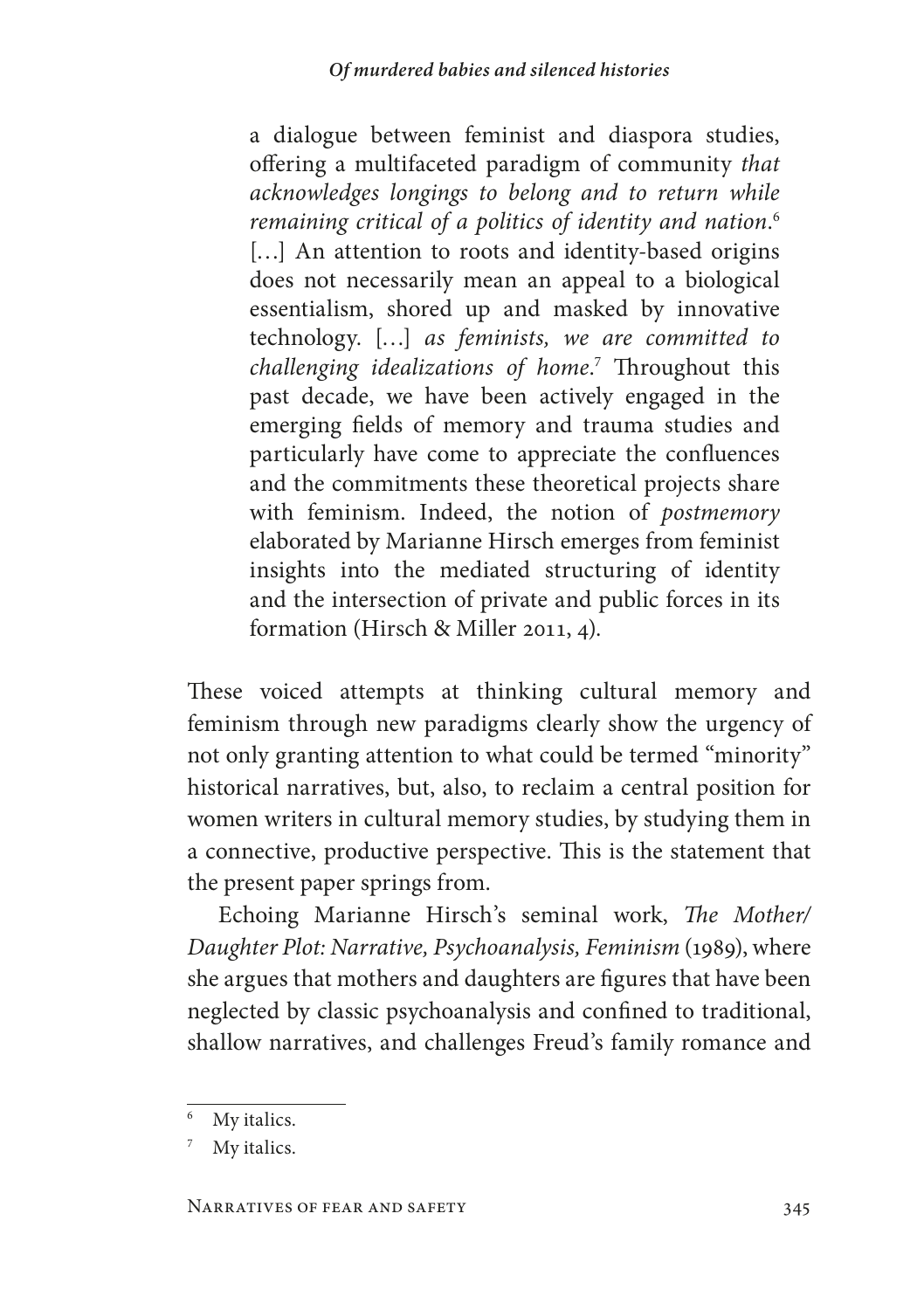notion of the Oedipus complex, these women writers offer various rewritings of the "great silenced story" (i.e., the mother/daughter story – *Mother/Daughter Plot 37*). By performing a close study of the shared tropes they use in reclaiming their stories, this paper will, first, give a brief overview of the multidirectional feminist trauma theory in Francophone literature that I am aiming to sketch, by demonstrating how the circulation of recurring themes (infanticide, troubled mother/daughter relationships and a deconstruction of the notion of "motherhood") allows these writers to reclaim agency over their experiences. After exposing the theoretical background framing this study, I will move on to a detailed discussion of each one of the two texts included here, focusing more precisely on the figures of infanticide, childlessness, and motherhood and their various treatments and purposes in each text, while also highlighting the ways in which the Holocaust serves as a paradigm through metaphors providing a productive echo chamber in these narratives dealing with various traumas.

# Towards a multidirectional feminist trauma theory

### A critical overview

First, let me give a brief overview of the critical background in which this study is inscribed. By trying to sketch a multidirectional feminist trauma theory, I mean to study common tropes used by women writing in French in order to express a traumatic past or the inherited memory of that past historical catastrophe, which would constitute a sketch of transnational, shared women's voice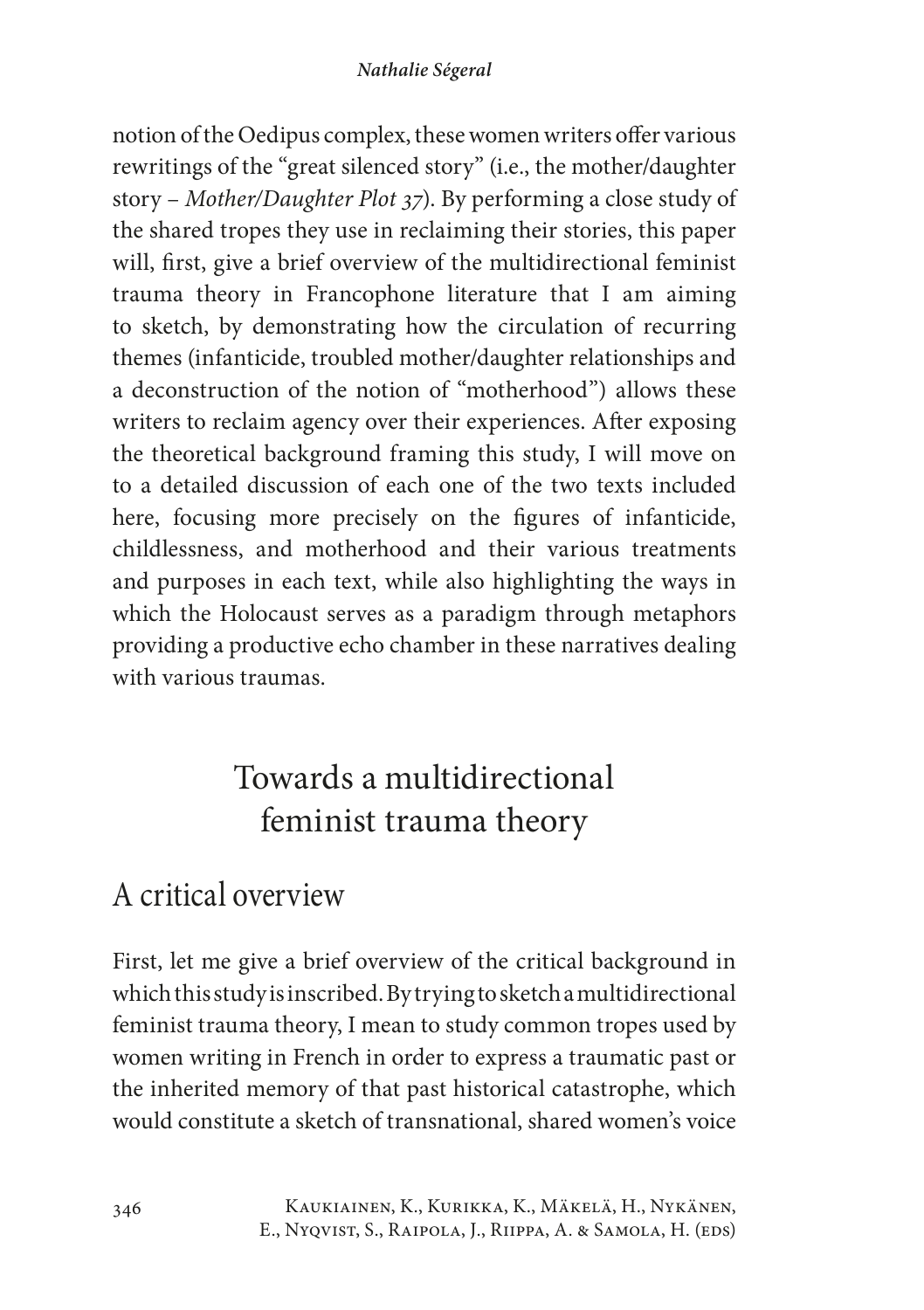of trauma, spanning across various contexts and time periods. More specifically, this study centers on the figures of tormented motherhood and the infanticidal mother, as counterpoints to dominant male discourses of trauma, in which the mother-child relationship is often idealized as a last vestige of humanity in situations of extreme trauma.

In this perspective, I am broadening Rothberg's concept of multidirectional memory by examining how it can be extended to gender studies, since even mainstream memory theories seem to fall short of being able to render accurately the gendered experience of catastrophe. Following Rothberg's (2009) notion of "multidirectional memory," which demonstrates how marginalized collective memories interact productively instead of competing with one another, this paper reads dialogically an autofictional novel by a French Algerian writer, Mokeddem, titled *Je dois tout à ton oubli*, dealing with immigration, the Algerian War of Independence and the oppression of women in rural areas of Algeria, focusing on a violent mother/daughter relationship and a case of infanticide; and a memoir, *La Femme aux pieds nus*, by Mukasonga, a Rwandan author who now lives in France and survived the 1994 genocide, in which she lost her entire family.

According to Hirsch, the female body is the privileged site for the transmission of trauma – especially the physical closeness existing between the mother and her daughter, which she examines in "Mothers and Daughters," where she summarizes and challenges what Adrienne Rich called "the great unwritten story" ("Mothers and Daughters", 200), i.e., the mother-daughter plot. And yet, it seems that the mother-daughter relationship, while being central to both texts examined here, is, more often than not, used in a distorted way, so as to debunk any idealization of the mother-daughter relationship, which has too often been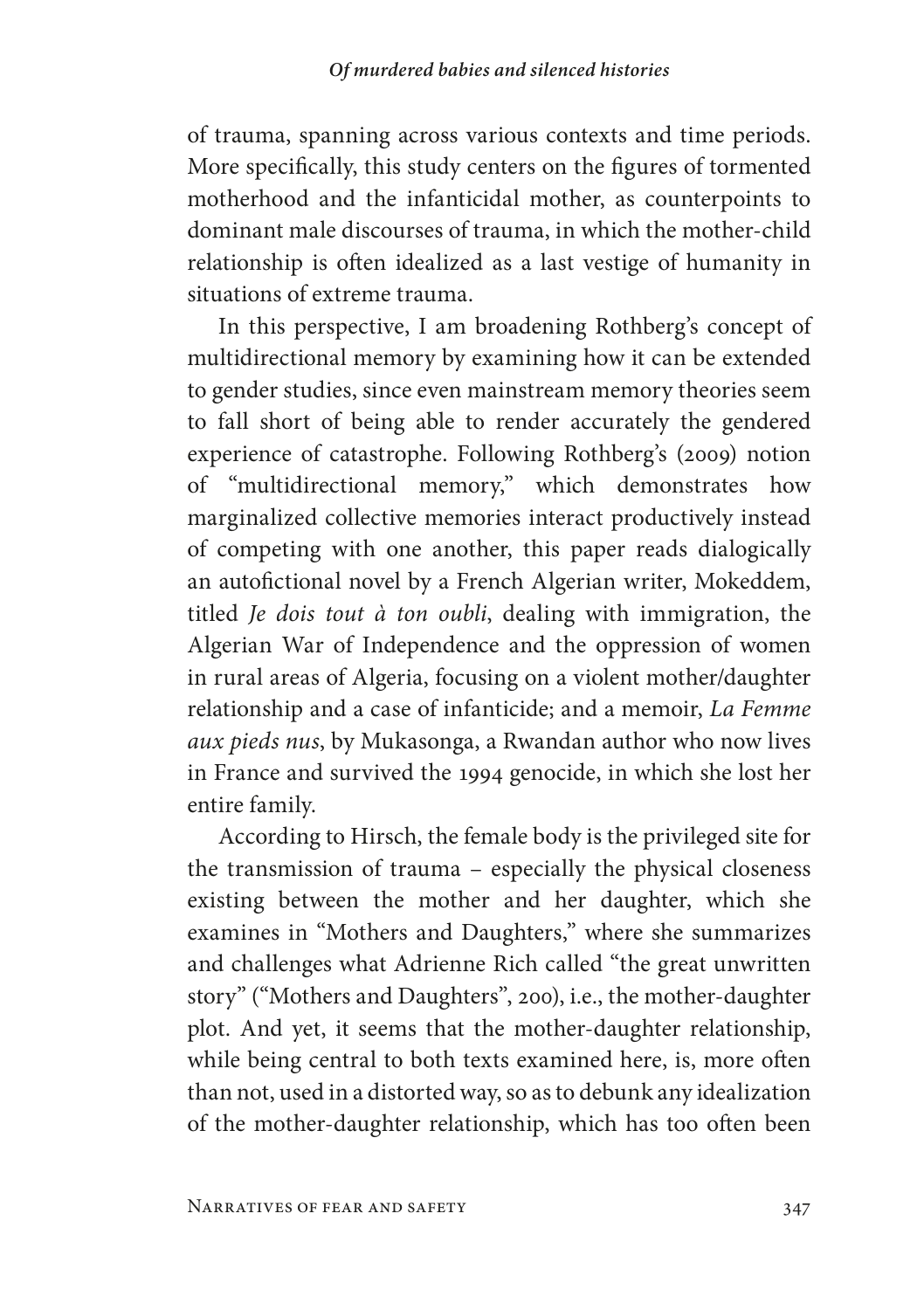used as a topos of "innocence" and "purity" in men's narratives of traumatic history<sup>8</sup>.

These two texts – *Je Dois Tout à ton Oubli* and *La Femme aux pieds nus* – herald child figures as embodiments of trauma, while, at the same time, questioning the very narratives of "innocent childhood" – except for Mukasonga's text, which provides an interesting instance of the fundamental differences in the ways in which memory and motherhood are intertwined, whether the writer is writing from outside or from within, or is a firstgeneration survivor, first-hand witness, or a second-generation survivor, or witness by proxy.

While trying to express what occurred beyond words, along with the sexed subjectivity of their experiences, these authors invent new narrative forms, i.e., what can be termed an aesthetics of catastrophe – a poetic memoir that serves as the symbolic shroud for her mother killed during the Rwandan genocide in Mukasonga's case and an autofictional-cum-detective narrative in Mokeddem's case. Thus, expanding on Hirsch's theories of the mother-daughter transmission of memory, as well as on her recent work with Miller on trauma, migration, and gender, I will show the various ways in which these texts give rise to a counterdiscourse of memory through the gendering of what tends to be suppressed by master discourses on trauma and catastrophe, and, thus, create a transnational literary voice of the gendering of trauma in literature written in French. This analysis provides an overview of the cathartic function of literature in the gendering of memory.

Let us now move on to a close reading of these two narratives and of the ways in which they exemplify the transnational

<sup>8</sup> See, for instance, Primo Levi's *If This Is a Man* (translated by Stuart Woolf, ny, Orion Press, 1959) or Robert Antelme's *L'Espèce humaine* (Paris: Gallimard, 1957).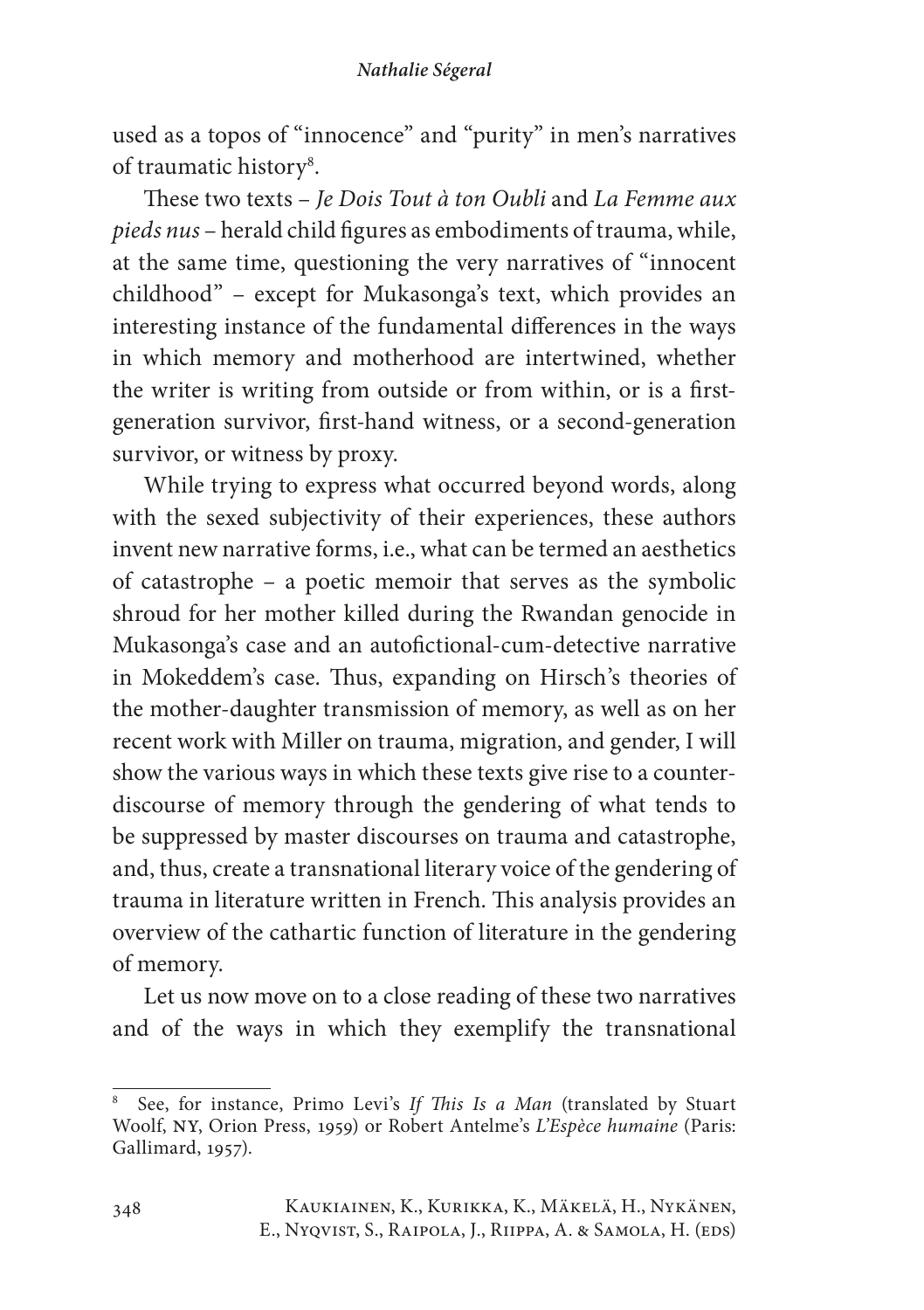feminist voice of trauma that this study is trying to sketch in Francophone studies. We will therefore see how these two texts converge in two main ways: on the one hand, the use of a toxic mother/daughter relationship (mostly in Mokeddem's case) as displaced trauma, or screen memory,<sup>9</sup> insofar as the narrator focuses on the dysfunctional family situation, which conceals the deeper trauma from which the text originates; on the other hand, the use of metaphorical or actual infanticide and extensive discussions of whether to remain childless or not at the core of the resilience process at work through writing.

### "Ce Serpent familial" [that family snake]: Malika Mokeddem, Algeria, and the infanticidal mother

This multidirectional concern, intertwined with the desire to remain childless, is a central aspect of Malika Mokeddem's *Je Dois tout à ton oubli*, an autofictional narrative built around a case of infanticide and dealing with the 1954−62 Algerian War of Independence, immigration, the wave of terrorism in Algeria in the 1990s, and the tensions between what is presented as "modernity" and "traditions." The narrator, Selma, is a female cardiologist in her fifties, living in France, having emigrated from Algeria in her twenties. As she is being haunted by a recurring nightmare, in which she is three years old and terrified as her mother is stifling her with a pillow, she suddenly remembers something that she had relegated to the confines of her mind: that, at the age of 3, she witnessed, through a keyhole, her mother

<sup>9</sup> "Screen memory" is a term coined by Sigmund Freud in 1899 in the context of infantile trauma and amnesia. He hypothesized that screen memories, often trivial in appearance, served to conceal traumatic memories, as if to omit and record them at once (Freud, S. 1899. *Screen Memories*. Standard Edition 3. London: The Hogarth Press).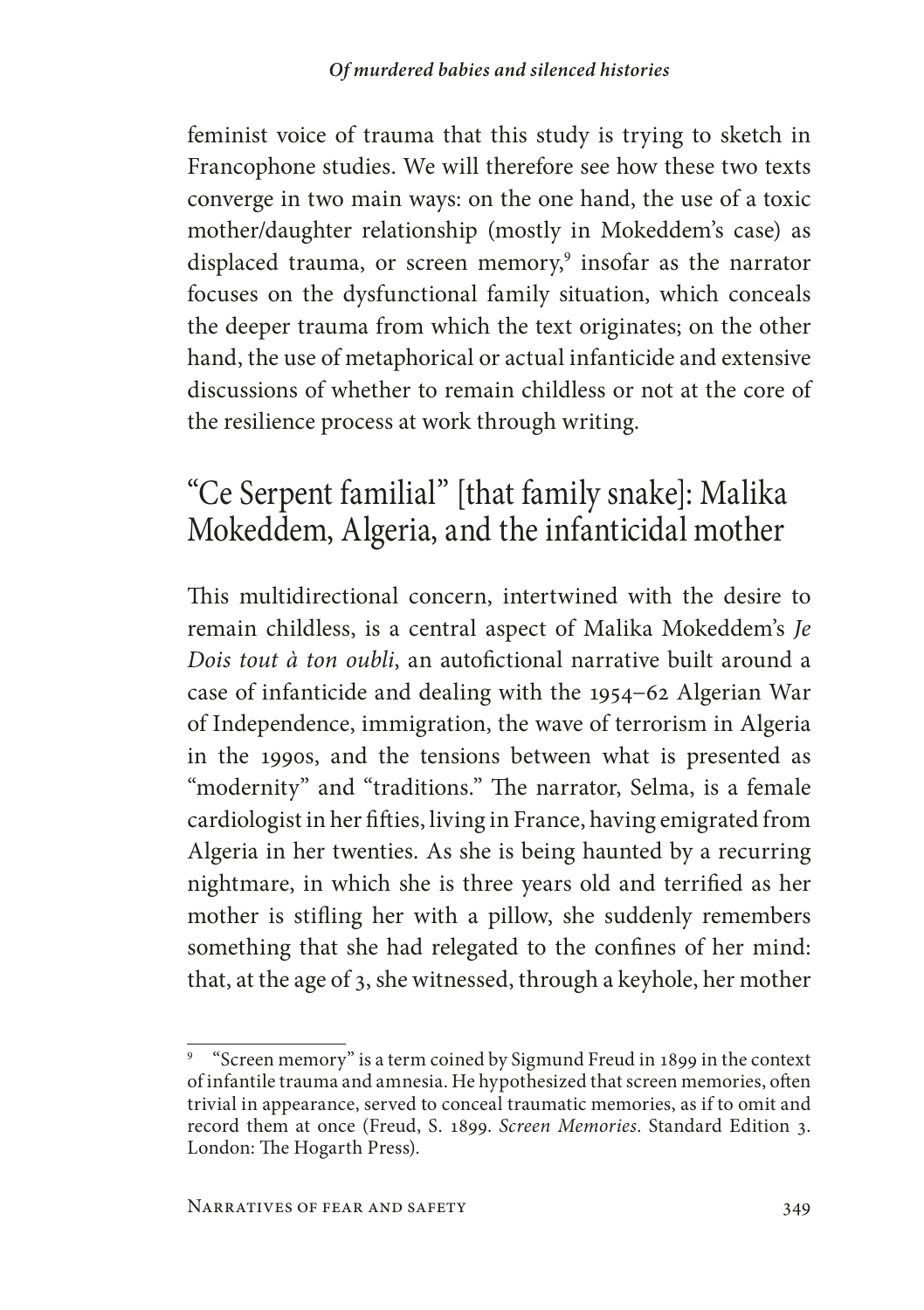#### *Nathalie Ségeral*

kill her aunt's baby daughter. She decides to go back to the remote village in the Algerian Sahara where her family lives, and where she hasn't been for 20 years, in an attempt at finally establishing a dialogue with her overbearing, abusive mother, and finding out what really happened on the day of the infanticide.

As the narrator travels back to her origins, the memories of her childhood and youth resurface and the War of Independence is paralleled with the narrator's struggle to set herself free from the weight of ancestral traditions in which girls have no other perspective than the prison of the domestic sphere. As she reconnects with her former university friends, who suffer from various symptoms of post-traumatic disorder induced by the war and the subsequent terror attacks of the 90s, Selma comes to see the war of independence as a reflection of her private struggle for liberation. Under circumstances too long to summarize here, it is the war that allowed her to flee to France, thus escaping what she calls "l'univers carcéral du desert, [le] cachot de ses traditions" (Mokeddem 2008, 27) [the concentrationary world of the desert, the prison of traditions].

She eventually comes to see the "sacrificed baby" as the victim of those stifling traditions. Images of the baby being stifled with a pillow actually mirror the stifling sensation oppressing the narrator whenever she is around her family:

Peu à peu, Selma prend conscience aussi de ce qu'elle doit à cet oubli. Il est à l'origine de tous les refus qui la constituent et de sa relation, si particulière, avec sa mère, et qui n'a jamais relevé de l'habituel conflit entre mère et fille. Depuis ce meurtre, Selma était devenue insomniaque et s'était mise à fuguer. Elle filait en douce échappant ainsi à l'épouvantable sensation d'étouffement (Mokeddem 2008, 38).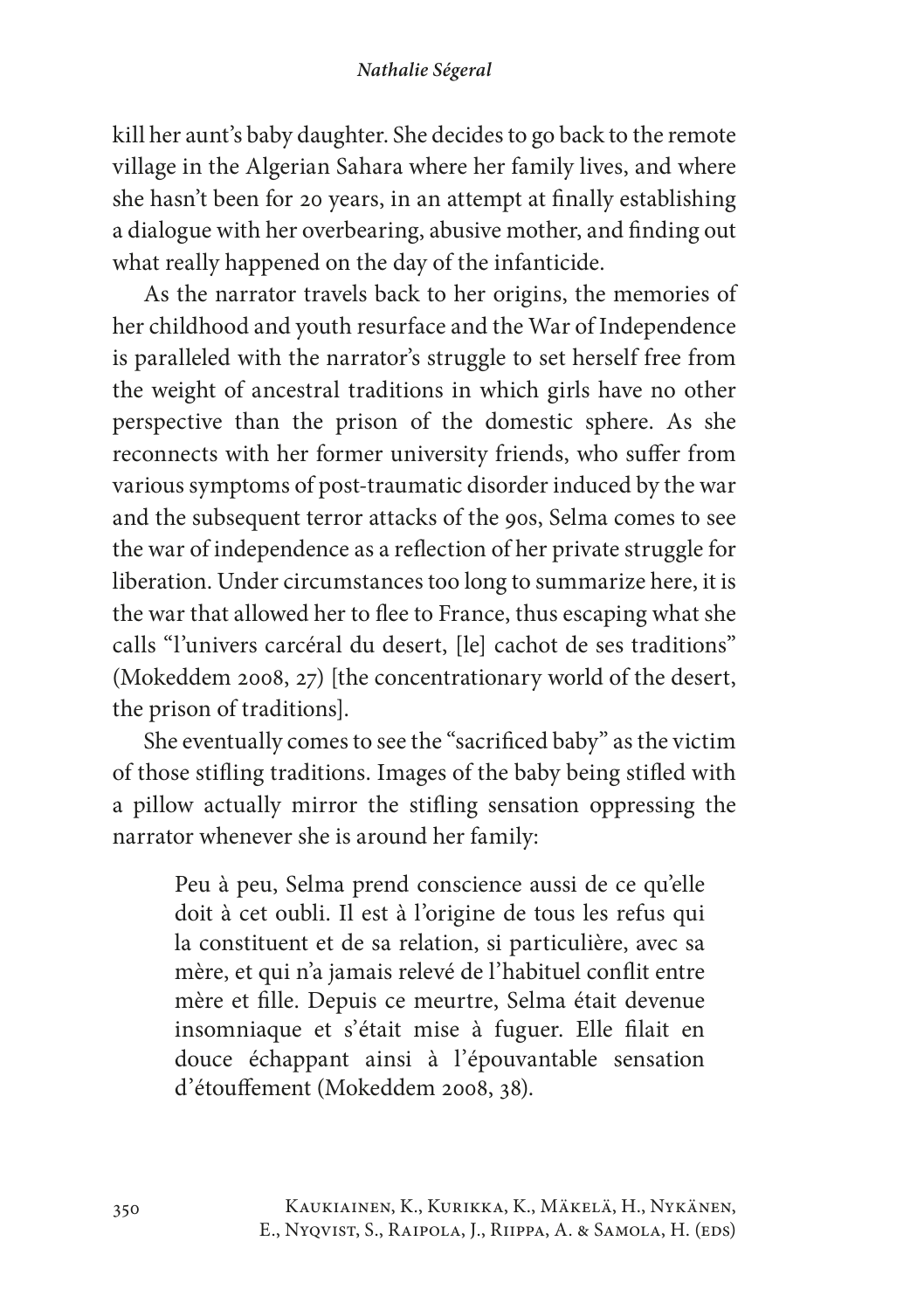[Gradually, Selma also develops a new awareness of what she owes to that oblivion. It is the origin of all the refusals that constitute her and of her relationship with her mother, which is so particular, and has never fallen under the category of the typical mother/daughter conflict. Since that murder, Selma had started suffering from severe insomnia and had started to run away on a regular basis. She would quietly leave the house, unnoticed, so as to escape that horrendous stifling feeling].

Mokeddem's narrator then replaces the sacrificed baby girl in a larger context of gendercide, wondering how many millions of female newborns are sacrificed every year in places like China or India, and using Holocaust metaphors, likening Algeria to Medea, the epitome of the infanticidal mother: "En vérité, c'est au pays tout entier, à l'Algérie, que sied le rôle de Médée. C'est elle […] qui a assassiné les uns, exilé les autres, *fait incinérer des bébés dans des fours* (my emphasis) […]" (Mokeddem 2008, 73) [The truth is, it is the country as a whole, Algeria, that should play the part of Medea. It is her who assassinated some, exiled others, *incinerated babies in ovens*].

Selma then exposes why she has decided to remain childless, so as to break the cycle of violence and entrapment, by making sure she never destroys her daugher's life in the same manner as hers was destroyed. Her rejection of motherhood is also likened to a rejection of her origins, of memory, and of passing on anything: "[La mère] a forgé son refus de l'enfantement. Elle n'a jamais eu de mère et elle ne sera jamais mère" (Mokeddem 2008, 138) [The mother forged her rejection of motherhood. She has never had a mother and she will never be a mother], thereby what is passed on is non-motherhood. The narrator's un-mothering, abusive mother has passed on to her the inability to be a mother.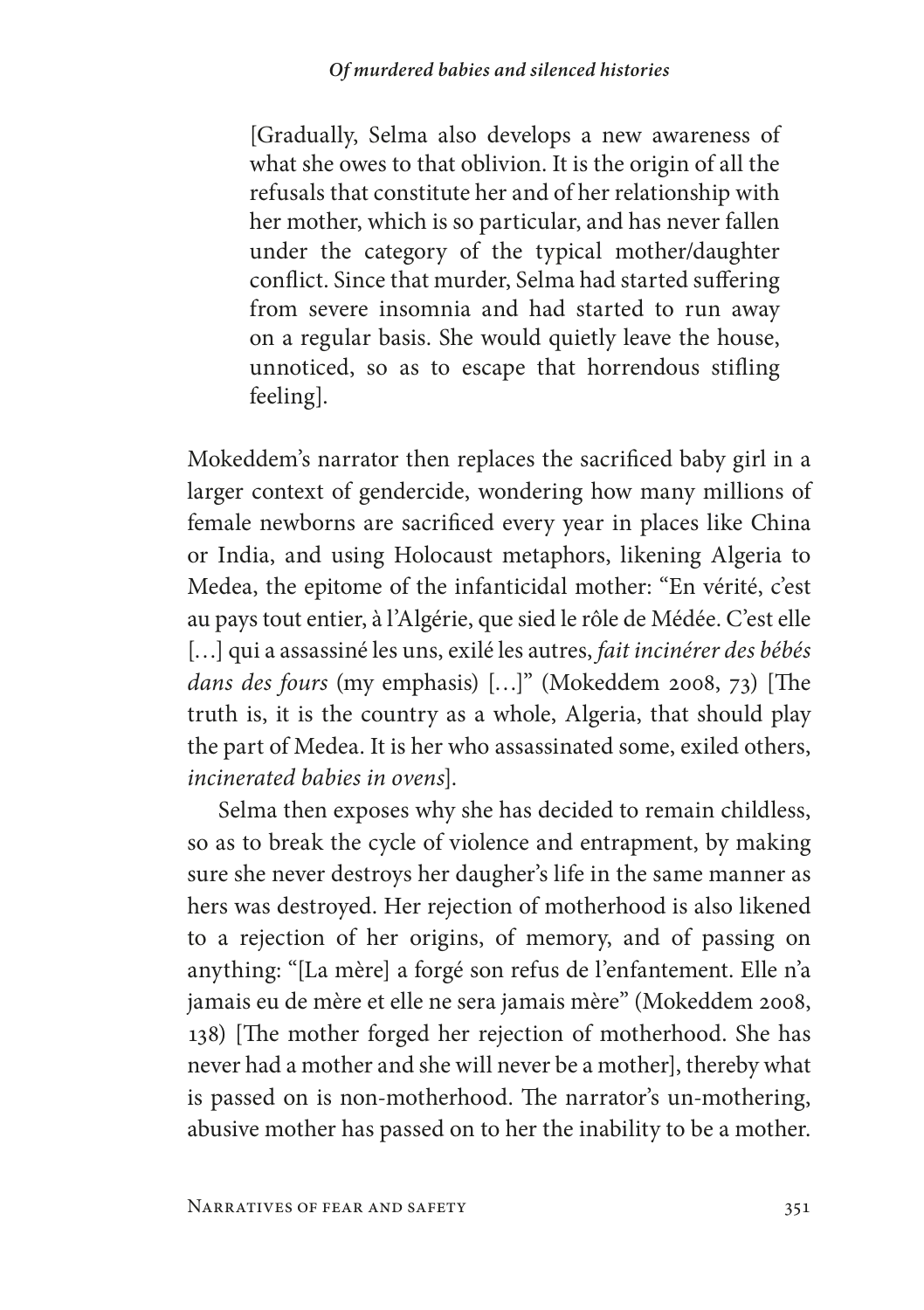#### *Nathalie Ségeral*

Selma refers to her family as "ce serpent familial" [that family snake] (Mokeddem 2008, 33). Throughout the narrative, a parallel is implicitly drawn between the baby that Selma will never have and the murdered baby girl who has come to stand for the Algerian roots and war traumas that she wishes to forget: "Et lequel des deux hommes de la maison est-il le géniteur du *bébé sacrifié* (my emphasis)?" [And which one of the two men in the house is the *sacrificed baby's* genitor?] (Mokeddem 2008, 33), whereby the baby becomes cast as the sacrificial victim of an entire generation.

Thus, infanticide is used in the novel as a sort of screen memory, a displaced trauma, which has come to embody all that the narrator wants to run away from upon moving to France and starting a new life. Infanticide is also at the core of Scholastique Mukasonga's *La Femme aux pieds nus*, albeit for rather different purposes than in *Je Dois tout à ton oubli*.

### Scholastique Mukasonga: Mothering memory after the Rwanda genocide

Scholastique Mukasonga, a survivor of the 1994 Rwanda genocide now living in France, writes *La Femme aux pieds nus* so as to pay tribute to her mother Stefania, who was killed during the genocide, along with all of Mukasonga's relatives. The text becomes the symbolical shroud with which she covers her mother's dead body. However, her autobiographical novel is symbolical on more than one level, insofar as, as a woman from Sub-Saharan Africa, and as a Tutsi – i.e., the ethnical minority in Rwanda that the Hutus aimed at exterminating during the genocide – she is writing from the perspective of a triple alienation: as a woman, as an African writer, and as an ethnical minority. Her goal is, therefore, not only to give a voice to her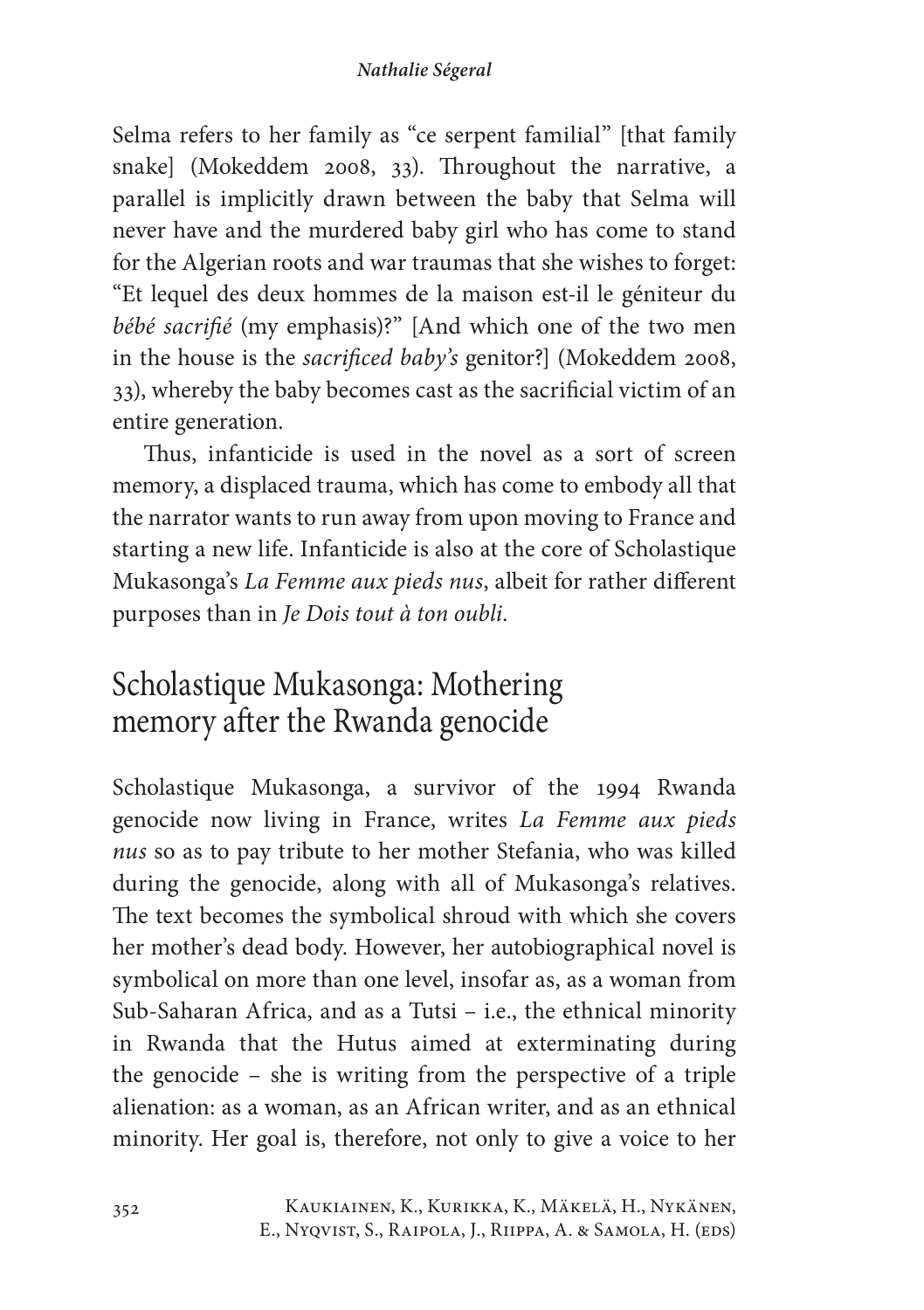dead mother, but, also, to the countless other voiceless Rwandan women who have been silenced by history.

The novel opens with the mother Stefania's voice, presented as direct speech, therefore metaphorically restoring the murdered mother to life:

Quand je mourrai, quand vous me verrez morte, il faudra recouvrir mon corps. Personne ne doit voir mon corps, il ne faut pas laisser voir le corps d'une mère. C'est vous mes filles qui devez le recouvrir, c'est à vous seules que cela revient. Personne ne doit voir le cadavre d'une mère, sinon cela vous poursuivra … vous hantera jusqu'à votre propre mort, où il faudra aussi quelqu'un pour recouvrir votre corps (Mukasonga 2008, 12).

[When I die, when you see me dead, you will have to cover my body. My body can't be seen by anyone, a mother's body should never be seen. It is you, my daughters, who have to cover it, you are the only ones able to perform that duty. No one must see a dead mother's body, or else, it'll be with you forever … it'll haunt you until you die, when it will also be time for someone to cover your bodies].

The threat that if the daughter lets anyone see her mother's corpse she will then be haunted by its memory for the rest of her life can be read as an embodiment of the mother/daughter transmission of "postmemory," all the more so as the entire narrative revolves around the physical and emotional closeness that used to bind the narrator to her mother. According to Hirsch, postmemory generally occurs through the mother-daughter relationship (characterized by greater affective proximity than that between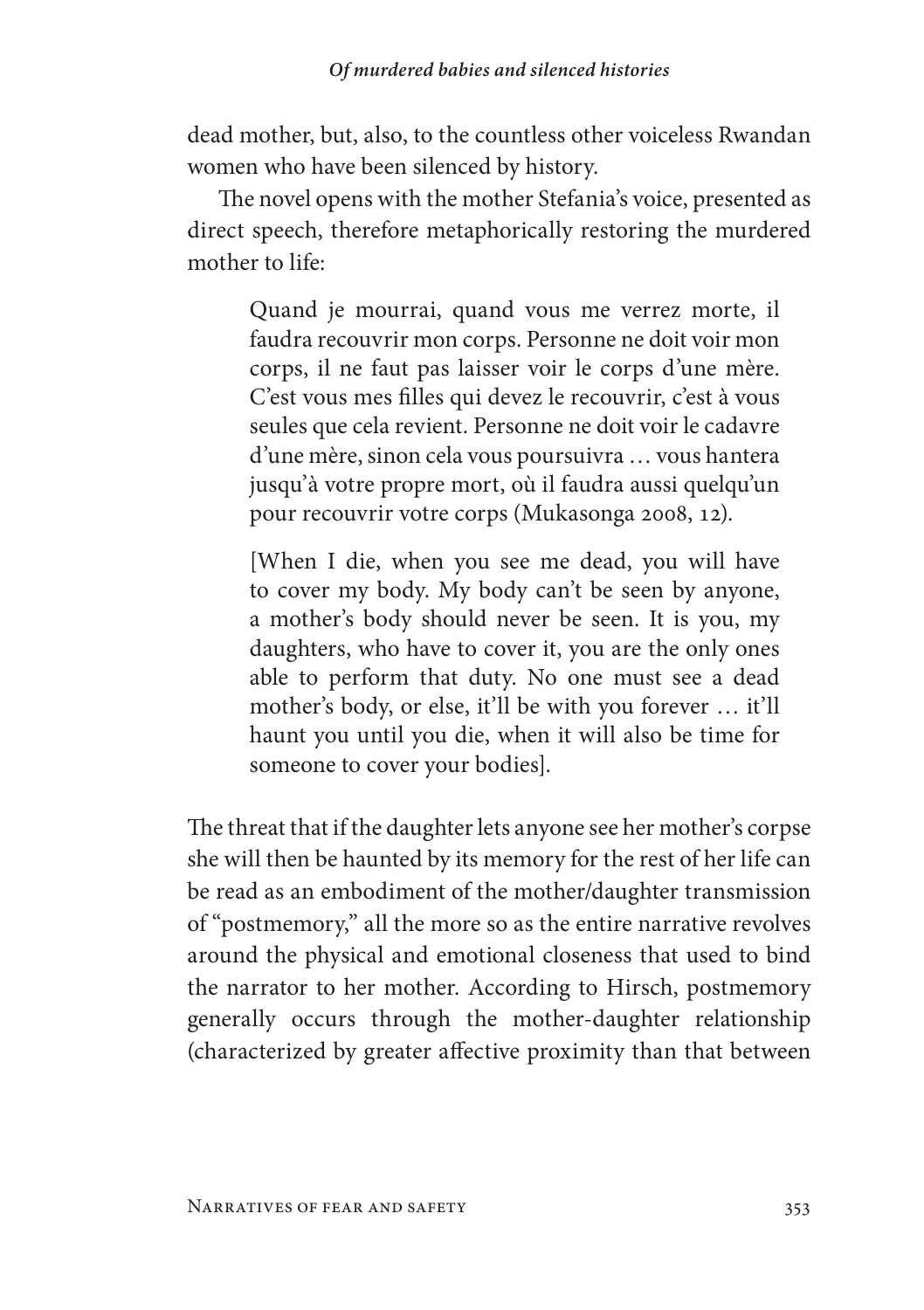a mother and a son) $10$ . Now that her mother is no longer alive, Mukasonga regrets this unique mother/daughter relationship and laments: "Hélas ! je n'ai pas retenu tous les secrets que me confiait Stefania, les secrets qu'une mère ne confie qu'à sa fille" [Alas, I do not remember all the secrets that Stefania used to tell me, the secrets that a mother only tells her daughter] (Mukasonga 2008, 54).

Throughout her narrative, Mukasonga highlights the gendered experience of the genocide, emphasizing that the Tutsi women were targeted, much like Jewish women, for their reproductive capacities, as shown in the following excerpt:

Merciana, c'était la vraie chef de famille, une "évoluée" comme on disait alors. Je ne sais où elle était allée à l'école mais elle savait lire et écrire. Savoir écrire, c'était dangereux quand on a un père qui s'est exilé au Burundi. […] Ils ont pris Merciana. Ils l'ont traînée jusqu'au milieu de la cour, là où tout le monde pouvait la voir. Ils l'ont déshabillée. Ils l'ont mise toute nue. Les femmes ont enfoui leurs enfants sous leur pagne. Les deux militaires ont épaulé lentement leur fusil. "Ce n'est pas le cœur qu'ils visaient, répétait maman, ce sont les seins, seulement les seins. Ils voulaient nous dire à nous les femmes tutsi : 'Ne donnez plus la vie car c'est la mort que vous donnez en mettant au monde. Vous n'êtes plus des porteuses de vie, mais des porteuses de mort'" (Mukasonga 2008, 28−29).

[Merciana was the real head of the family, an "evolved woman" as we used to say. I do not know where she had attended school but she could read and write. Being able to write was dangerous when your father had left

<sup>&</sup>lt;sup>10</sup> Postmemory, as already mentioned, is a term coined by Marianne Hirsch so as to describe the experience of children and grandchildren of Holocaust survivors, who inherit a trauma they have not directly experienced.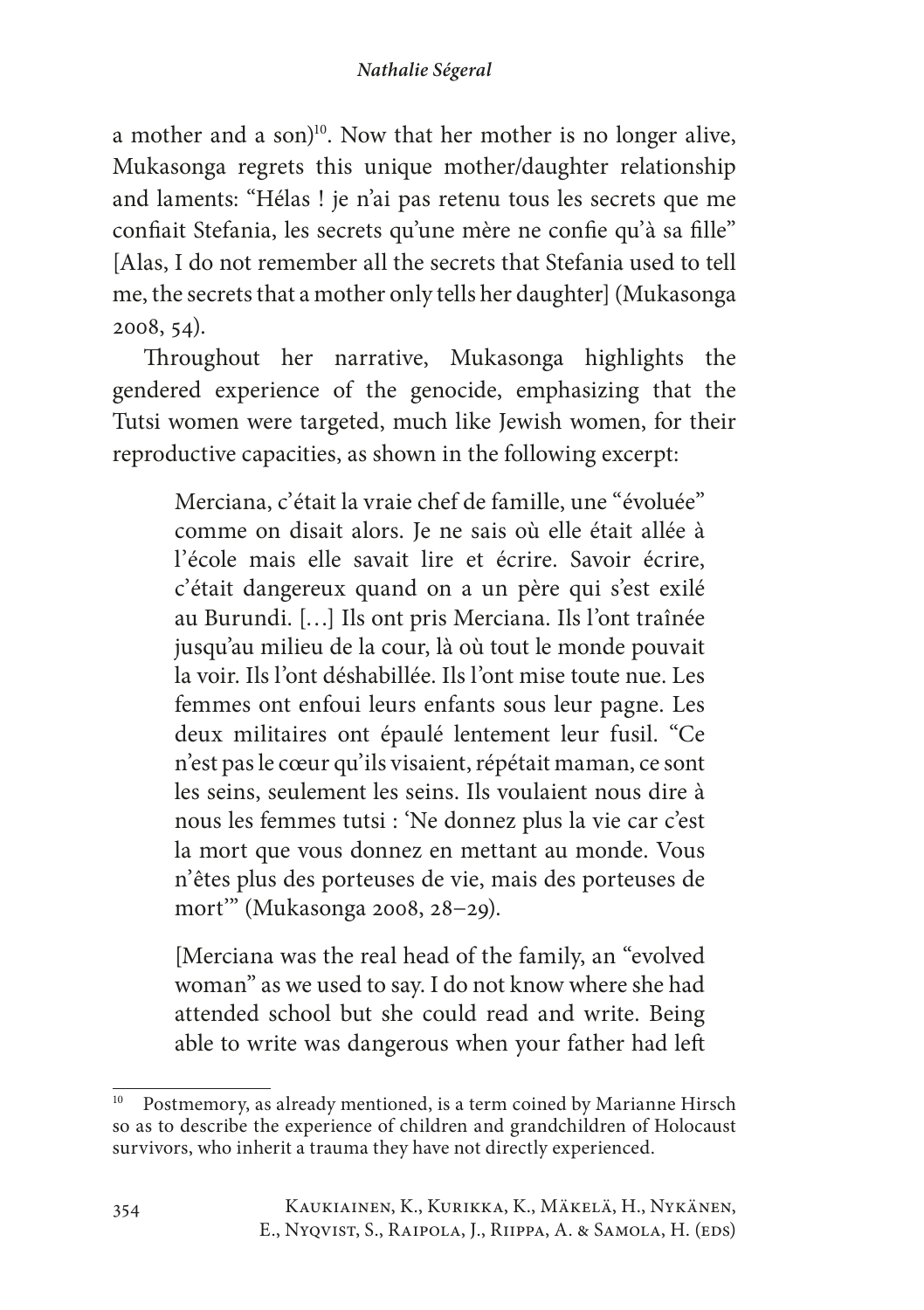to Burundi in exile. They took Merciana. They dragged her to the center of the courtyard, where everyone could see her. They undressed her. They exposed her naked. The women hid their children under their pagnes. The two military men slowly raised their guns to their shoulders. "They were not aiming at her heart, Mama would keep repeating, they were aiming at her breasts, only her breasts. They wanted to send us, Tutsi women, the following message: "Stop giving birth because it is death that you give when you birth. You are no longer carrying life, but you are carrying death"].

Throughout the text, women's traditional, biological role as mothers is over-emphasized, marking a radical difference with Mokeddem's narrative. This echoes narratives by Holocaust survivors, such as Charlotte Delbo's *Auschwitz and After* trilogy, in which the return to "normalcy" after coming back from the camps can only be achieved through motherhood, and in which sterility is seen as almost as traumatizing as the Holocaust itself, as a second wound. Namely, most of the female survivors interviewed by Delbo in *Mesure de nos jours* focus their narratives around motherhood, either on their disappointment at the fact that, once they became mothers in turn, their grief and post-traumatic stress disorder symptoms were not alleviated, or on their inability to bear children after surviving Auschwitz, due to being too old or infertile, which they experienced as a second blow from fate, preventing them from overcoming trauma through giving birth (Delbo 1971). It is noteworthy that, for firstgeneration genocide survivors, in which women are especially targeted by the perpetrators for their reproductive capacities, as was the case for the Holocaust and for the Rwandan genocide, there is still hope for oblivion, i.e., hope that, by bearing children,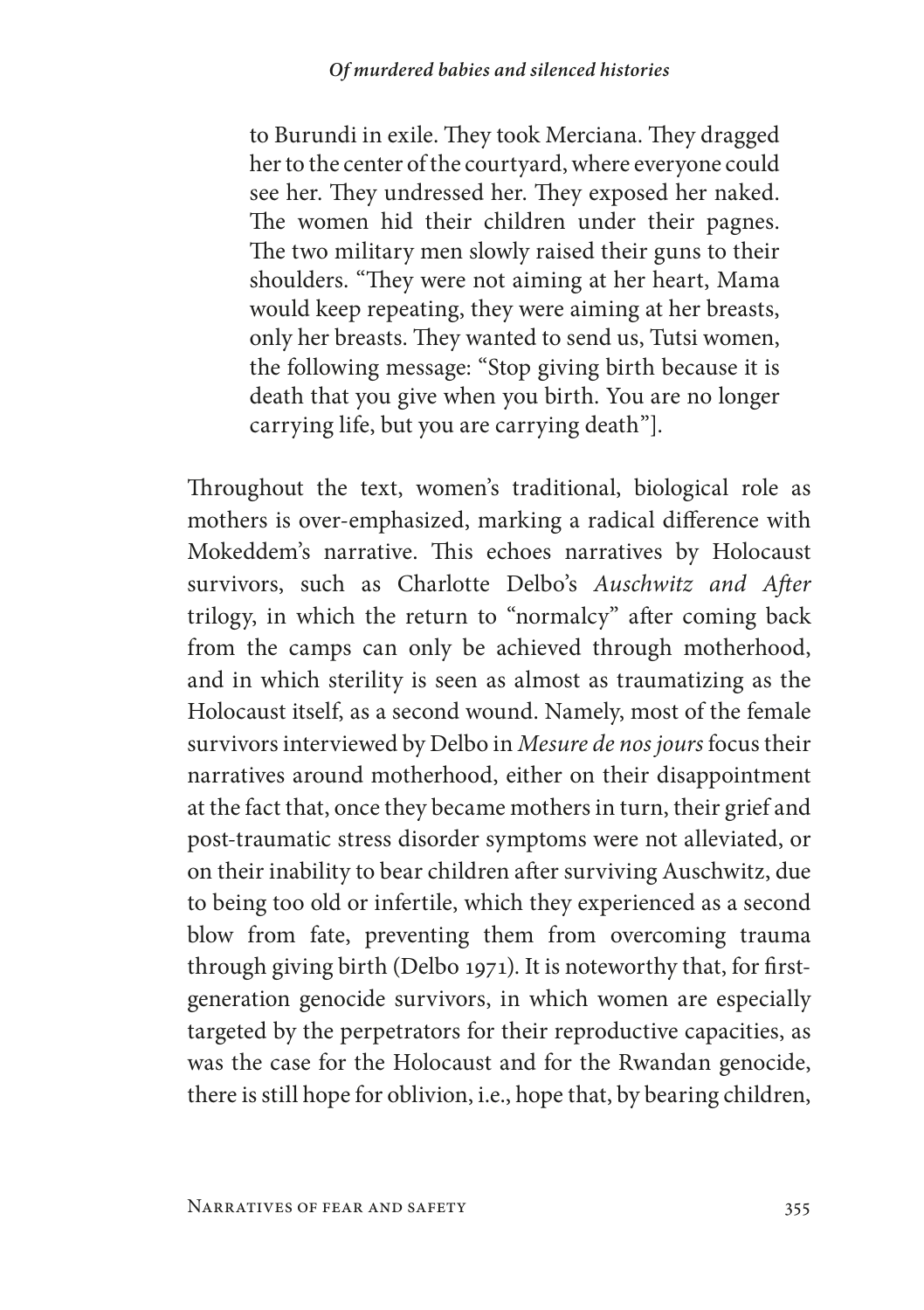female survivors will overcome trauma and resume a "normal" life. The child figure is still invested with the hope for renewal.

Thus, Mukasonga highlights the centrality of motherhood in the Rwandan culture, by referring to "le prestige et les pouvoirs que la tradition rwandaise attribue à la mère de famille. […] la haute chevelure des femmes, symbole de leur fécondité" (Mukasonga 2008, 46) [the prestige and powers that the Rwandan tradition attributes to the mother; women's high hairdo's, a symbol for their fertility] and, also, that "l'urugori était le signe de la souveraineté maternelle" [urugori<sup>11</sup> was the sign of the sovereignty of mothers] (Mukasonga 2008, 46), which sets the stage for the sudden disruption of the narrative by the intrusion of the unthinkable violence :

Stefania, Marie-Thérèse, Gaudenciana, Theodosia, Anasthasia, Speciosa, Leoncia, Pétronille, Priscilla et bien d'autres, c'étaient elles, les Mères bienfaisantes, les Mères bienveillantes, celles qui nourrissaient, qui protégeaient, qui conseillaient, qui consolaient, les gardiennes de la vie, celles que les tueurs ont assassinées comme pour éradiquer les sources mêmes de la vie (Mukasonga 2008, 148).

[Stefania, Marie-Thérèse, Gaudenciana, Theodosia, Anasthasia, Speciosa, Leoncia, Pétronille, Priscilla and so many others, it was them, the Benefactress Mothers, the Benevolent Mothers, the ones who used to nourish, to protect, to advise, to comfort, the guardians of life, those that the murderers have killed as if they wanted to eradicate the very sources of life].

 $\overline{11}$  In the Kinyarwanda language, urugori refers to hair decorations and, by extension, to a woman's hair.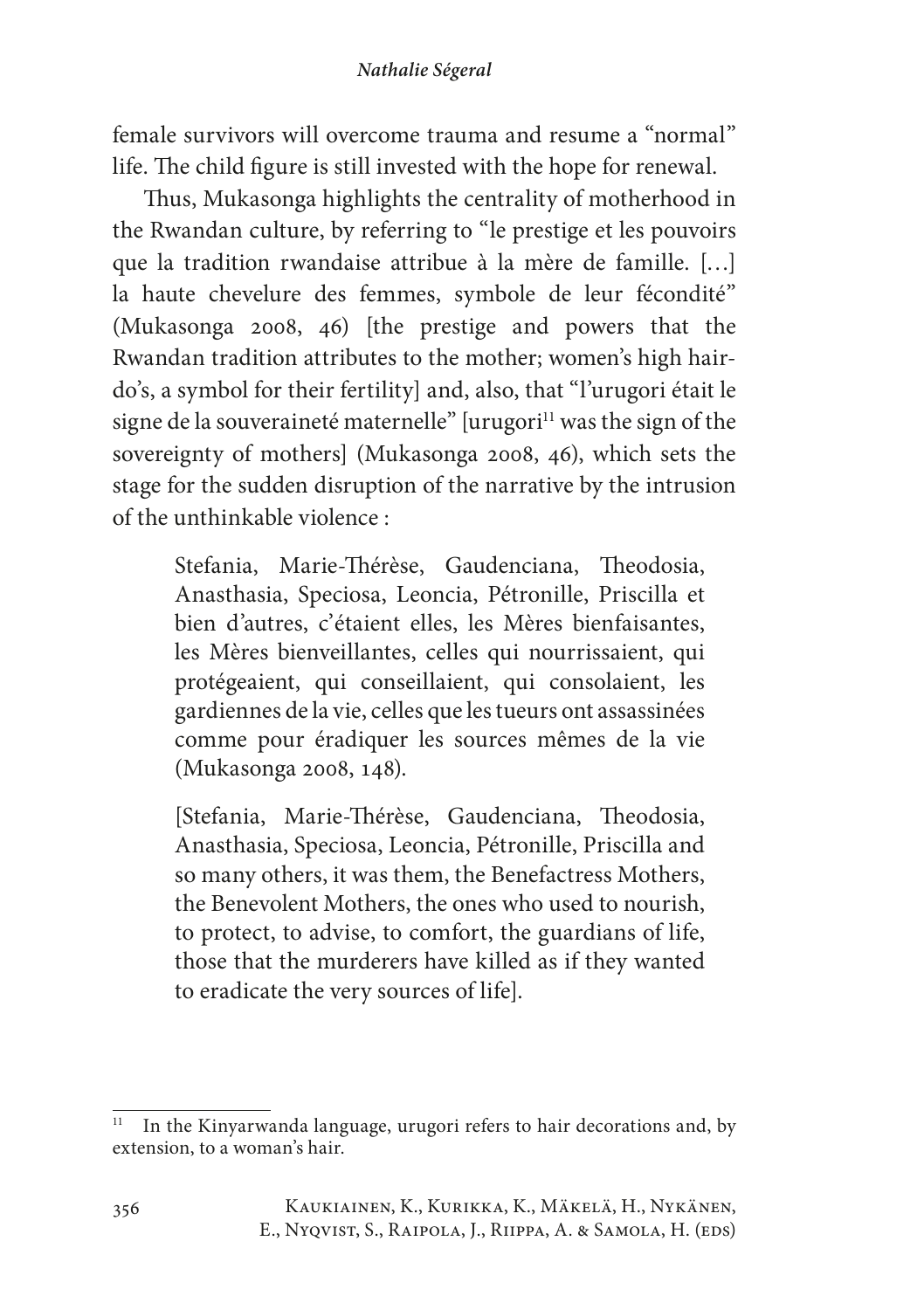As the entire genocide experience is narrated through the lens of motherhood, Mukasonga also resorts to a form of magical realism, echoing a narrative technique shared by several other Francophone writers, such as Carribean Maryse Condé in *Moi, Tituba, sorcière … noire de Salem* (Paris: Mercure de France 1986) and Ivorian Ahmadou Kourouma in *Les Soleils des indépendances* (Paris: Seuil 1995), thus replacing her story within a historical and literary lineage. As the soldiers enter the village, we are told that "les vieilles femmes aux seins desséchés avaient des montées de lait, les bébés refusaient d'abandonner le ventre maternel" (Mukasonga 2008, 31−32) [old women with dried-up breasts were suddenly producing milk, babies were refusing to leave their mothers' wombs]. The irruption of the catastrophe – etymologically, an over-turn of the normal course of events – literally reverses the normal course of life, affecting the very pillar of traditional Rwandan society – motherhood.

In light of the unfolding of the genocide narrative through the lens of motherhood, it is then no wonder that Mukasonga eventually emphasizes an optimistic vision through a narrative of resilience, presenting her current life as a mother as a way to overcome trauma and continue the cycle of life, moving beyond anger and resentment. However, ultimately, she laments over the fact that her becoming a mother does not alleviate the pain of not being there to cover her mother's dead body:

Je n'ai pas recouvert de son pagne le corps de ma mère. Personne n'était là pour le recouvrir. Les assassins ont pu s'attarder devant le cadavre que leurs machettes avaient démembré. […] Maman, je n'étais pas là pour recouvrir ton corps et je n'ai plus que des mots – des mots d'une langue que tu ne comprenais pas – pour accomplir ce que tu avais demandé. Et je suis seule avec mes pauvres mots et mes phrases, sur la page du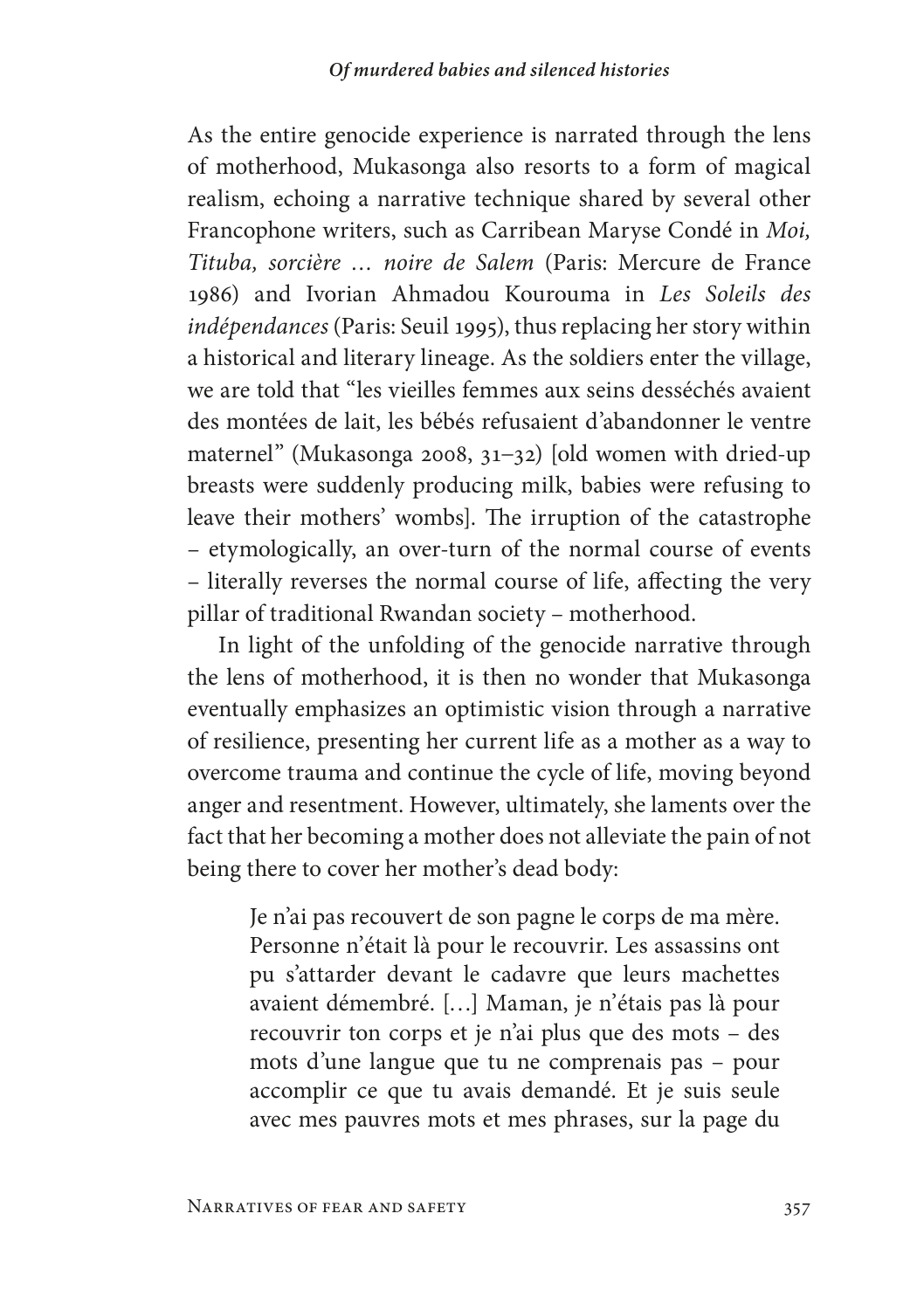#### *Nathalie Ségeral*

cahier, tissent et retissent le linceul de ton corps absent (Mukasonga 2008, 13).

[I did not cover my mother's body with her clothes. No one was there to cover it. The murderers were able to take their time looking at the corpse that their machetes had dismembered. Mama, I was not there to cover your body and all I have left are words – words in a language which you did not understand – so as to accomplish what you had asked for. And I am alone with my poor words, and my sentences, on the notebook page, weave over and over again the shroud of your absent body].

While Mokeddem's narrative deals with physically returning to the site of family trauma, Mukasonga's return occurs through words and memory. While the first narrative upholds childlessness as a way to work through trauma, Mukasonga's text, which addresses a historical trauma that happened barely twenty years earlier, upholds motherhood as the ultimate fulfillment, perpetuating the special position of mothers in the society that has been destroyed by the genocide: "Avoir un enfant, c'était accéder enfin à la plénitude de considération, de respect, de puissance à laquelle toute femme aspirait" (Mukasonga 2008, 160) [Having a child meant finally accessing the full consideration, respect, and power to which all women aspired]. Becoming a mother is a way to counter the de-gendering effects of the genocide.

## Conclusion

These two texts converge in staging memory through tropes of infanticide – whether metaphorical or literal – and placing motherhood issues at the core of the narrative. Broadening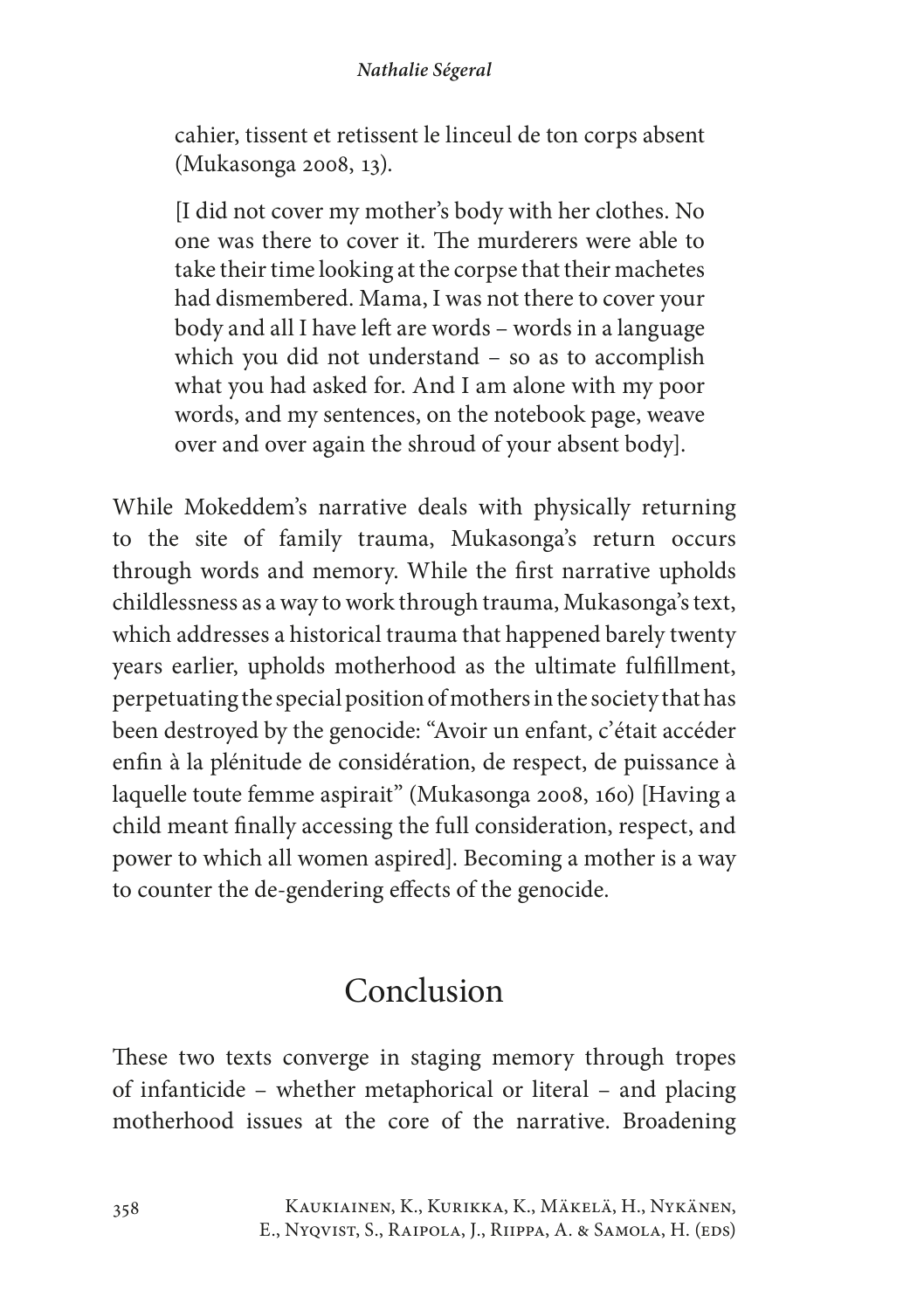Michael Rothberg's notion of "multidirectional memory" to include gender studies, this essay has sketched a multidirectional feminist trauma theory by highlighting the various echoes, recurring metaphors, and intertextualities spanning across two autobiographical novels written in French and dealing with different historical and personal traumas, different geographical locations, and different time periods. By reading these texts in conversation, I have argued that these women gender their memory with the voiced intention of re-inscribing their stories within the dominant canons of French history and literature, since women writers and Francophone writers still tend to be considered as the "periphery" of French literary production, with the publishing market and literary prizes being entirely centralized in Paris, and with male narratives still holding the monopoly over historical narratives.

For the first-generation genocide survivor (Mukasonga), emphasis is placed on motherhood as the ultimate fulfillment and as a way of reclaiming agency over her life, whereby becoming in turn a mother is depicted as the *sine qua non* condition of returning to "normalcy" and perpetuating the life cycle, in the same vein as many Holocaust survivors' narratives. The preoccupation with continuing the cycle and passing on the survivor's memory is, indeed, central throughout *La Femme aux pieds nus*. On the other hand, in Mokeddem, agency is presented as being reclaimed through a conscious decision *not* to procreate, to break the cycle of (post)memory and avoid taking the risk of traumatizing one's children. The potential child comes to be solely perceived as a living memorial. In Mokeddem, rejection of motherhood underscores a rejection of her own parental figures, which, as the texts unfold, amounts to a crisis of memory, of origins, and rejection of the original trauma. Thus, rejection of motherhood becomes a refusal of transmission.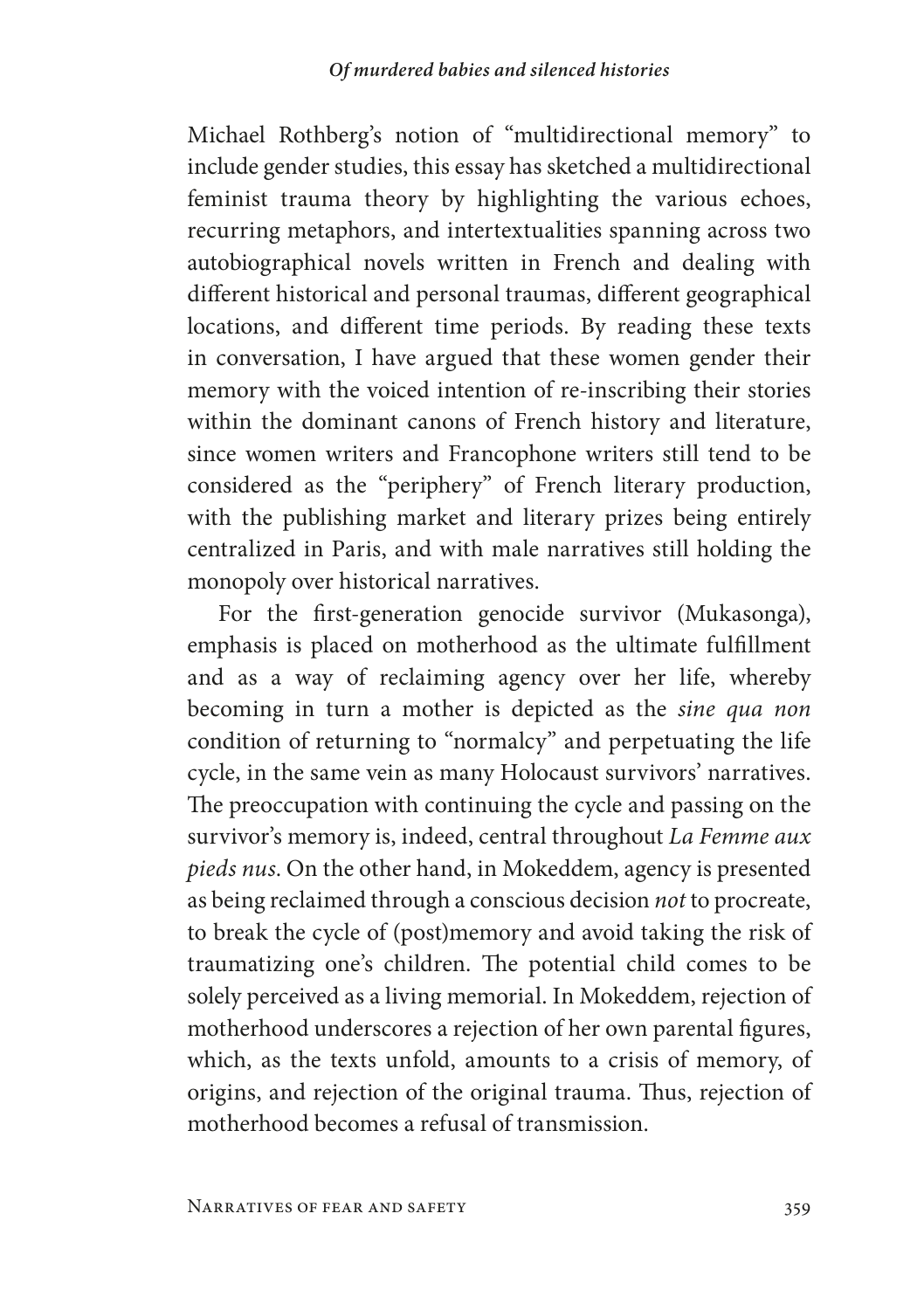#### *Nathalie Ségeral*

The treatment of the figure of infanticide, central to both narratives, is also crucial in that it reveals the differing ways of coming to terms with the catastrophe itself and its memorialization: in *Je Dois tout à ton oubli*, the plot is centered on an actual infanticide; the narrator also eventually experiences her childlessness and the memory of the sacrificed baby as liberating – from the burden of her ascendance, from her Algerian roots, from her oppressed childhood and her condition as a woman. On the other hand, in *La Femme aux pieds nus*, the many instances of infanticide depicted in the novel are those caused by the Hutus, the perpetrators of the genocide, and childlessness is solely experienced as a consequence and stigma of the de-gendering violence caused by the genocide. In this perspective, motherhood is depicted as liberating and cathartic, and as a means to re-gender memory and counter the degendering effects of a genocide that targeted women specifically for their reproductive capabilities.

Furthermore, these two writers use recurring allusions to other historical traumas, thereby broadening the scope of their narratives and creating productive, healing lines of communication in a multidirectional perspective and a cathartic turn to the future. I have argued that the set of common tropes to which these female writers resort constitutes a common voice to women's writings dealing with the sexed subjectivity of trauma. These two texts not only converge in using tropes of motherhood and infanticide as the core of their narrative of traumatized memory – and let us not forget Adrienne Rich's statement that the mother and the childless woman are a false polarity, since both serve the institution of motherhood – but they also echo each other by the use of Holocaust metaphors and allusions to other traumas, thereby replacing the narrator's own trauma in a larger, multidirectional, transnational context.